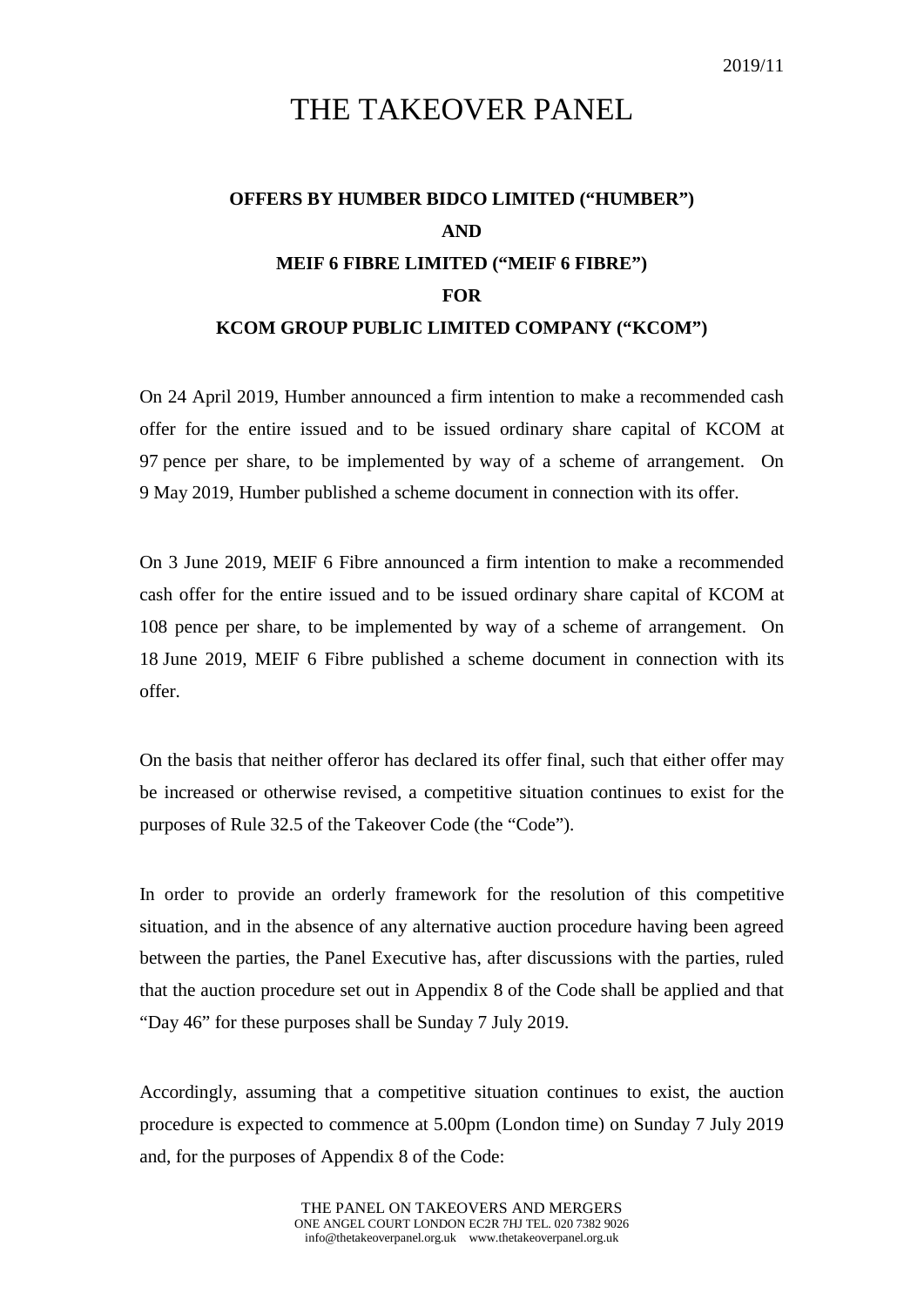- (a) "Auction Day 1" shall be Monday 8 July 2019;
- (b) "Auction Day 2" shall be Tuesday 9 July 2019;
- (c) "Auction Day 3" shall be Wednesday 10 July 2019;
- (d) "Auction Day 4" shall be Thursday 11 July 2019; and
- (e) "Auction Day 5" shall be Friday 12 July 2019.

The Panel Executive has reserved the discretion to amend the auction procedure as appropriate. In particular, the dates referred to above may be subject to change, depending on the circumstances at the time. In the event of an amendment to the above dates, the Panel will make a further statement.

Save for a revised offer made in accordance with the auction procedure, neither offeror will be permitted to announce or to make a revised offer for KCOM on or after 5.00pm on Sunday 7 July 2019.

For the avoidance of doubt, a revised offer announced by either offeror during the auction procedure need not be: (a) in any particular specie (although, for the avoidance of doubt, it must include all forms of offer consideration (including alternative offer consideration) previously announced by that offeror at no less than the level previously announced); (b) subject to any minimum increment above the level of the offer previously announced or made by that offeror; or (c) on terms superior to or more favourable than the terms of the offer previously announced by the other offeror.

Pursuant to section 2(i) of Appendix 8 of the Code, the Panel will make an announcement confirming when the auction procedure has ended.

The application of the auction procedure set out in Appendix 8 of the Code also means that it is possible that the auction procedure may end in circumstances where the revised offers of each offeror are at the same price in cash.